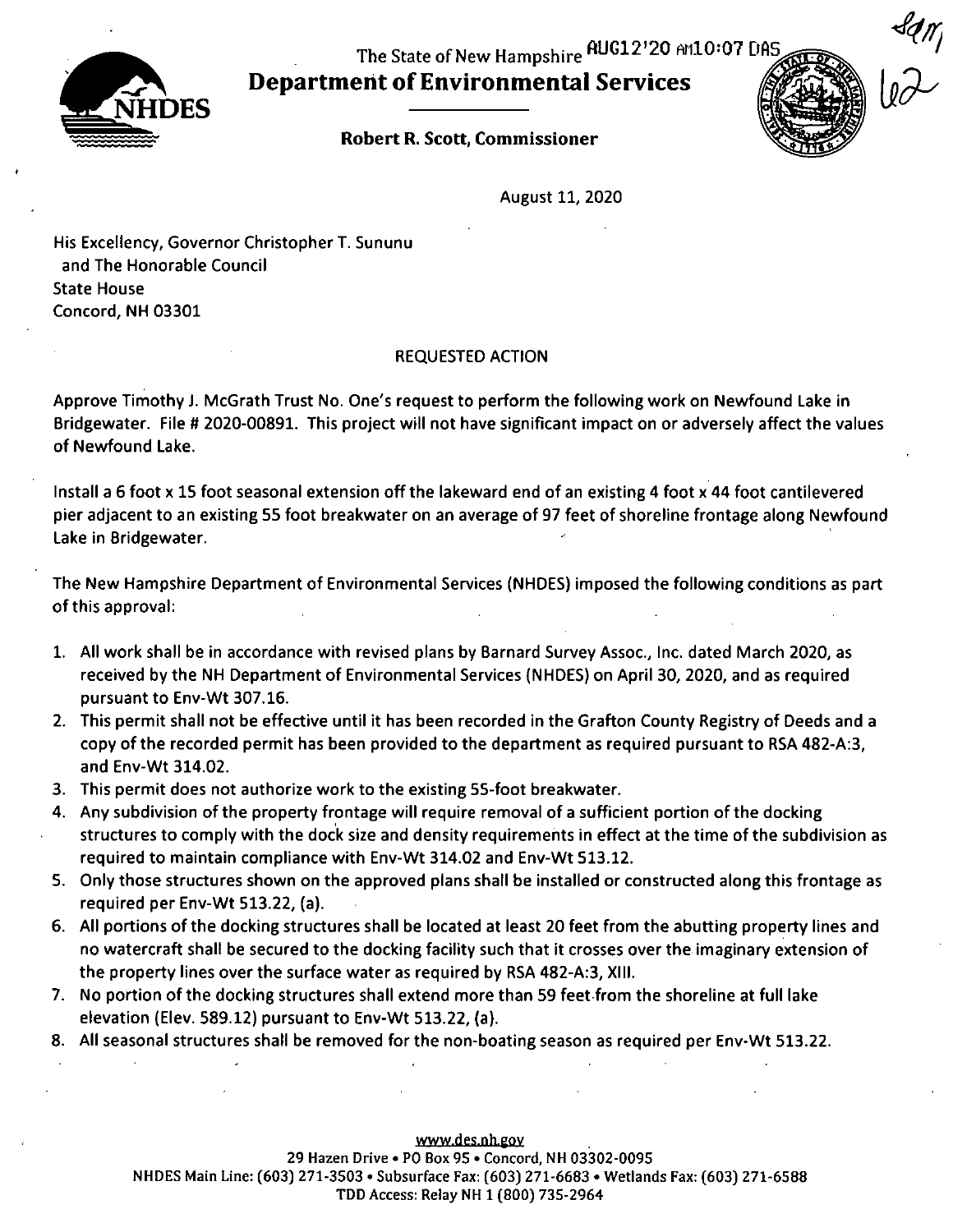His Excellency, Governor Christopher T. Sununu and The Honorable Council Page 2

- 9. All development activities associated with any project shall be conducted in compliance with applicable requirements of RSA 483-B and Env-Wq 1400 during and after construction as required pursuant to RSA 483-8:3.
- 10. Work shall be carried out in a time and manner such that there are no discharges in or to fish or shellfish spawning or nursery areas during spawning seasons as required pursuant to Env-Wt 307.04. Impacts to such areas shall be avoided or minimized to the maximum extent practicable during all other times of the year.
- 11. No activity shall be conducted in such a way as to cause or contribute to any violation of surface water quality standards specified in RSA 485-A:8 or Env-Wq 1700 as required pursuant to Env-Wt 307.03(a).
- 12. Pursuant to RSA 482-A:14, RSA 482-A:14-b, and RSA 482-A:14-c, the NHDES is authorized to take appropriate compliance actions should it be determined that, based upon additional information which becomes available, any of the structures depicted as "existing" on the plans submitted by or on behalf of the permittee were not previously permitted or grandfathered.

#### EXPLANATION

The NHDES approved this project on June 29, 2020. The NHDES supported its decision with the following findings:

- 1. This is a major impact project per Administrative Rule Env-Wt 513.25(c)(3), the dock is proposed adjacent to or attached to a breakwater.
- 2. The applicant has an average of 97 feet of frontage along Lake Winnipesaukee.
- 3. A maximum of 2 slips may be permitted on this frontage per Rule Env-Wt 513.12, Frontage Requirements for Private and Non-commercial Docking Structures.
- 4. The proposed docking facility will provide 2 slips as defined per RSA 482-A:2, VIII, and therefore meets Rule Env-Wt 513.12.
- 5. The NHDES finds that because the project is not of significant public interest and will not significantly impair the resources of Newfound Lake a public hearing under RSA 482-A:8 is not required.
- 6. No concerns were received from abutters nor the local Conservation Commission related to the project.
- 7. The NHDES finds that the project as proposed and conditioned meets the requirements of RSA 482-A and the Wetlands Program Code of Administrative Rules Chapters Env-Wt 100 - 900. No waivers of RSA 482-A or the Wetlands Program Code of Administrative Rules Chapters Env-Wt 100 - 900 were requested or approved under this permit action.

Application file documents are being forwarded to the Governor and the Executive Council in connection with their consideration of this matter pursuant to RSA 482-A:3,ll.(a) as it is a major project in public waters of the state.

We respectfully request your approval of this item.

Phta Lu

Robert R. Scott Commissioner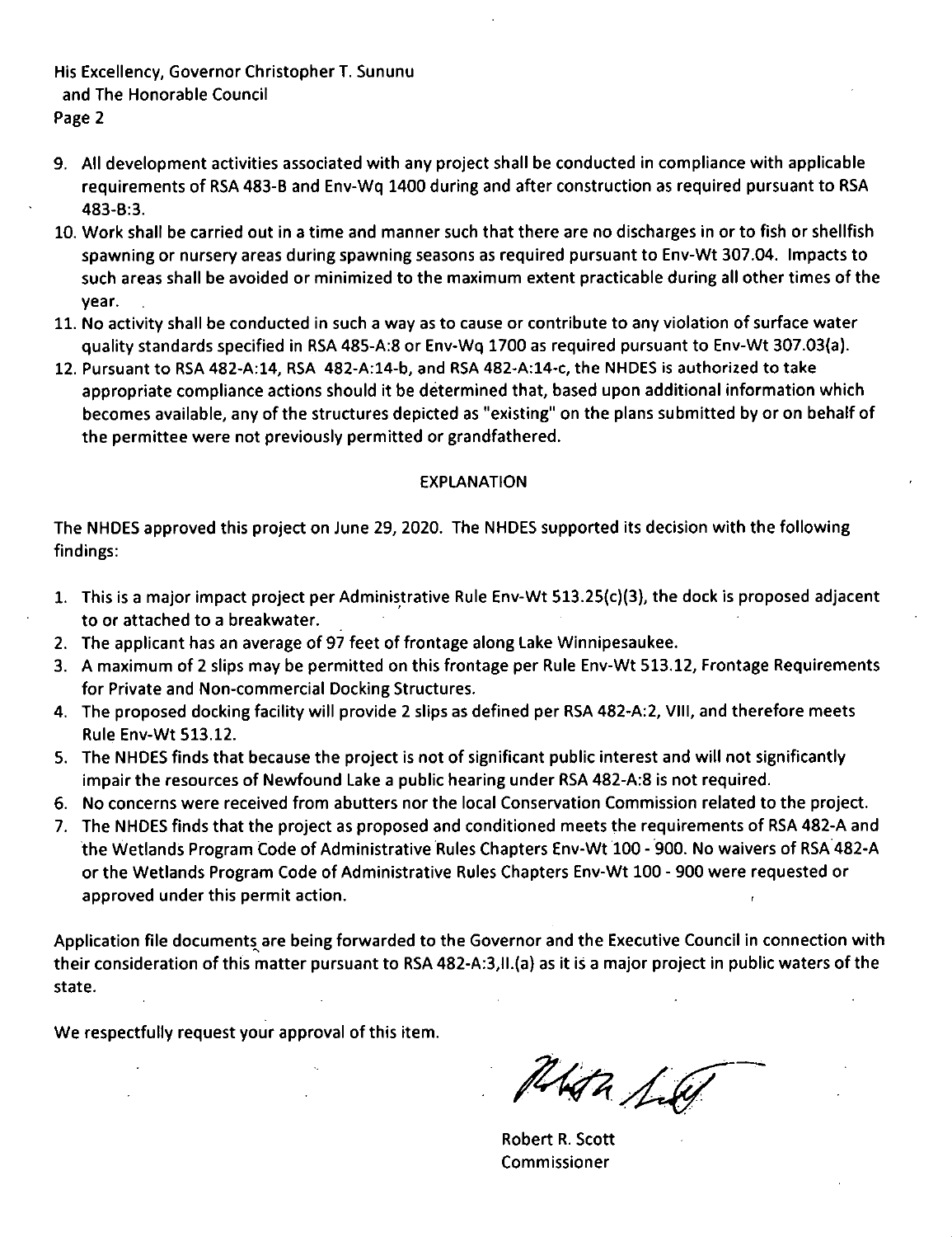

# STANDARD DREDGE AND FILL WETLANDS PERMIT APPLICATION Water Division/Land Resources Management Wetlands Bureau Check the Status of your Application



RSA/Rule: RSA 482-A/Env-Wt 100-900

#### APPLICANT'S NAME: Timothy J. McGrath

| ⋍<br>e<br>∥L<br>$\mathbb{M}$ in U $\approx$<br>ڪا<br>APR 3 0 2020<br>Onli<br><b>NHDES</b><br><b>LAND RESOURCES MANAGEMENT 1</b> | <b>Hithlnistrative</b><br>APR 3%2020<br>Onlv | Administrative<br>Use<br>Only | File No.2020-00 89<br>Check No.: $10.778$<br>Amount: $\mathcal{J} < \mathcal{B}$ $\mathcal{A}$<br>, Initials: |
|---------------------------------------------------------------------------------------------------------------------------------|----------------------------------------------|-------------------------------|---------------------------------------------------------------------------------------------------------------|
|---------------------------------------------------------------------------------------------------------------------------------|----------------------------------------------|-------------------------------|---------------------------------------------------------------------------------------------------------------|

A person may request a waiver to requirements in Rules Env-VVt 100-900 to accommodate situations where strict adherence to the requirements would not be in the best interests of the public or the environment. A person may also request a waiver of standard for existing dwellings over water pursuant to RSA 482-A:26, III (b). For more information, please consult the request form.

| SECTION 1 - CONCURRENT PROCESSING OF RELATED SHORELAND/WETLANDS PERMIT APPLICATIONS (Env-Wt 313.05)                                                                                                                                                                                    |                              |
|----------------------------------------------------------------------------------------------------------------------------------------------------------------------------------------------------------------------------------------------------------------------------------------|------------------------------|
| If the applicant is not requesting concurrent processing, please proceed to Section 2.                                                                                                                                                                                                 |                              |
| Is the proposed project eligible for the optional concurrent processing of related<br>shoreland/wetlands permit applications (Env-Wt 313.05(d))? If the project is not eligible, proceed<br>to Section 2 (the files will not be processed concurrently).                               | $\exists$ Yes $\boxtimes$ No |
| By signing this form and initialing this section, the applicant is requesting concurrent processing of<br>related shoreland/wetlands permit applications and understands that concurrently filing the<br>applications with a request to process the applications together constitutes: |                              |
| • A waiver by the applicant of the shorter time frame, if application processing timelines are<br>different for each permit program under the 2 statutes and their implementing rules; and                                                                                             | Initials:                    |
| • An agreement by the applicant that any request for additional information by the department<br>under either or both statutes shall affect the review timeframe of both applications being<br>processed together.                                                                     | Initials:                    |
| SECTION 2 - REQUIRED PLANNING FOR ALL PROJECTS (Env-Wt 306.05)                                                                                                                                                                                                                         |                              |
| Please use the Wetland Permit Planning Tool (WPPT) or any other database or source to assist in identifying key<br>features such as: priority resource areas (PRA), protected species or habitat, coastal area, or designated river, or<br>designated prime wetlands.                  |                              |
| Step 1: A certified wetland scientist must delineate and classify all wetlands and identify the predominant resource<br>functions of each wetland, unless the exceptions listed in Env-Wt 306.05(a)(1) are met (Env-Wt 306.05(a)(1)).                                                  |                              |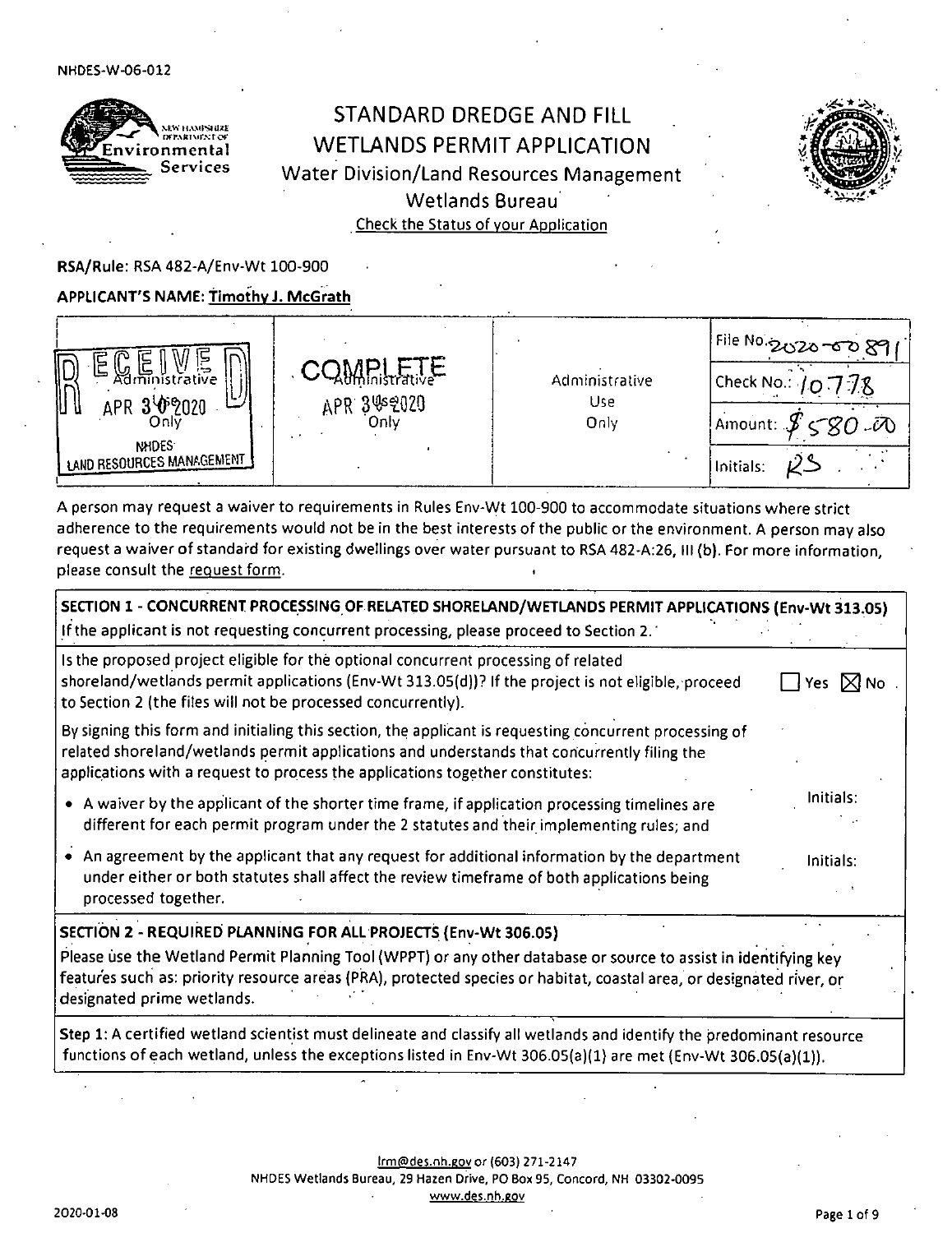| Step 2: Determine whether the subject property is or contains a PRA by answering the following questions (Env-Wt<br>$306.05(a)(2)$ :                                                                                                      |                              |
|-------------------------------------------------------------------------------------------------------------------------------------------------------------------------------------------------------------------------------------------|------------------------------|
| 1. Does the property contain any documented occurrences of protected species or habitat for such<br>species? Please use the Natural Heritage Bureau (NHB) DataCheck Tool to make this determination.                                      | $\Box$ Yes $\boxtimes$ No    |
| 2. Is the property a bog? Please use the WPPT "Peatland" layer (under the PRA module) for<br>general location of bogs or any other database or source.                                                                                    | $\Box$ Yes $\boxtimes$ No    |
| 3. Is the property a floodplain wetland contiguous to a tier 3 or higher watercourse? Please use<br>the WPPT "Floodplain Wetlands Adjacent to Tier 3 Streams" layer (under PRA module) or any<br>other database or source.                | $\Box$ Yes $\boxtimes$ No    |
| 4. Is the property a designated prime wetland or a duly-established 100-foot buffer? Please use<br>the WPPT "Prime Wetlands" layers (under PRA module) or any other database or source.                                                   | $\Box$ Yes $\boxtimes$ No    |
| 5. Is the property a sand dune, tidal wetland, tidal water, or undeveloped tidal buffer zone?<br>Please use the WPPT "Coastal" layers module and PRA module or any other database or source.                                              | $\square$ Yes $\boxtimes$ No |
| Step 3: For projects that are subject to Env-Wt 600, please attach the Coastal Functional Assessment (Env-Wt 603.04)<br>and Vulnerability Assessment (Env-Wt 603.05) and conduct the data screening required by Env-Wt 603.03.            |                              |
| Step 4: Determine whether the following apply to the subject property (Env-Wt 306.05(a)(4); RSA 482-A:3, I(d)(2)):                                                                                                                        |                              |
| 1. Is the property within a Local River Management Advisory Committee (LAC) jurisdiction?                                                                                                                                                 |                              |
| If yes, please provide the following information:                                                                                                                                                                                         |                              |
| The project is within X mile of:<br>٠                                                                                                                                                                                                     | $\Box$ Yes $\boxtimes$ No    |
| Year:<br>A copy of the application was sent to the LAC on Month:<br>Day:<br>٠<br>N/A (Env-Wt 311.01(e))                                                                                                                                   |                              |
| 2. Is the property within or contains any areas that are subject to time of year restrictions under                                                                                                                                       |                              |
| Env-Wt 307?                                                                                                                                                                                                                               | Yes $\boxtimes$ No           |
| Step 5: For stream crossing projects: what is the size of the watershed (Env-Wt 306.05(a)(5))?<br>$\boxtimes$ N/A                                                                                                                         |                              |
| Step 6: For dredge projects: is the subject property contaminated (Env-Wt 306.05(a)(6))? $\Box$ Yes $\Box$ No<br>$M_{\cdot}$ n/a                                                                                                          |                              |
| Step 7: Does the project have the potential to impact any of the following (Env-Wt 306.05(a)(7)):<br>$\boxtimes$ N/A                                                                                                                      |                              |
| 1. Impaired waters?                                                                                                                                                                                                                       | $\bowtie$ No<br>Yes          |
| 2. Class A waters?                                                                                                                                                                                                                        | $\bowtie$ No<br>Yes          |
| 3. Outstanding resource waters?                                                                                                                                                                                                           | $\bowtie$ No<br>Yes          |
| SECTION 3 - PROJECT DESCRIPTION (Env-Wt 311.04(i))                                                                                                                                                                                        |                              |
| Provide a brief description of the project and the purpose of the project, outlining the scope of work to be performed<br>and whether impacts are temporary or permanent. DO NOT reply "See attached" in the space provided below.        |                              |
| The proposed project is for the extension of the existing dock. The extension will be a seasonal addition to the already<br>existing permanent dock. This is proposed for an additional 15' L x 6' W dock. Total additional area is 90sf. |                              |
|                                                                                                                                                                                                                                           |                              |
|                                                                                                                                                                                                                                           |                              |
|                                                                                                                                                                                                                                           |                              |
|                                                                                                                                                                                                                                           |                              |
|                                                                                                                                                                                                                                           |                              |
| rm@der.ph.gov.or (603) 271-2147                                                                                                                                                                                                           |                              |

lfm(5)des.nh.eov or (603) 271-2147 NHDES Wetlands Bureau, 29 Hazen Drive, PO Box 95, Concord, NH 03302-0095 www.des.nh.gov

 $\ddot{\cdot}$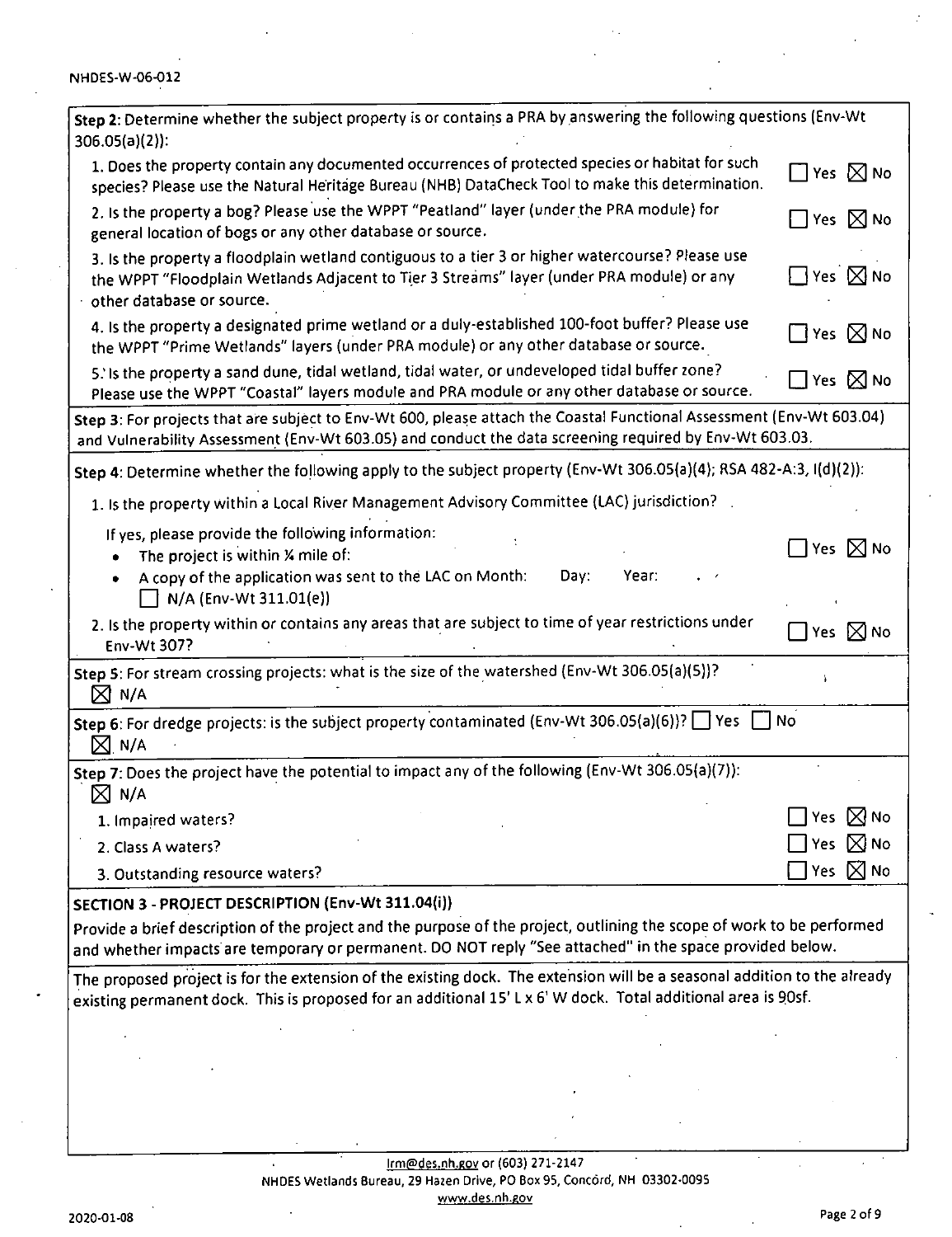|  | NHDES-W-06-012 |  |
|--|----------------|--|
|--|----------------|--|

| SECTION 4 - PROJECT LOCATION                                                                                                                                                                                                                   |                                                                               |                      |      |                                              |  |                   |
|------------------------------------------------------------------------------------------------------------------------------------------------------------------------------------------------------------------------------------------------|-------------------------------------------------------------------------------|----------------------|------|----------------------------------------------|--|-------------------|
| Separate wetland permit applications must be submitted for each municipality within which wetland impacts occur.                                                                                                                               |                                                                               |                      |      |                                              |  |                   |
|                                                                                                                                                                                                                                                | ADDRESS: 50 Iroquois Path Unit 34 Whittemore Shores<br>TOWN/CITY: Bridgewater |                      |      |                                              |  |                   |
| TAX MAP/BLOCK/LOT/UNIT: 117-19                                                                                                                                                                                                                 |                                                                               |                      |      |                                              |  |                   |
| UNITED STATES GEOLOGICAL SURVEY (USGS) TOPO MAP WATERBODY NAME: Newfound Lake<br>$\boxtimes$ N/A                                                                                                                                               |                                                                               |                      |      |                                              |  |                   |
| LATITUDE (D.ddddd):<br>* North (Optional)                                                                                                                                                                                                      |                                                                               | LONGITUDE (D.ddddd): |      |                                              |  | * West (Optional) |
| SECTION 5 - APPLICANT (DESIRED PERMIT HOLDER) INFORMATION (Env-Wt 311.04(a))<br>If the applicant is a trust or a company, then the name of the trust or company should be written as the applicant's<br>name.                                  |                                                                               |                      |      |                                              |  |                   |
| NAME: Timothy J. McGrath Trust No. One                                                                                                                                                                                                         |                                                                               |                      |      |                                              |  |                   |
| MAILING ADDRESS: .                                                                                                                                                                                                                             |                                                                               |                      |      |                                              |  |                   |
| TOWN/CITY:                                                                                                                                                                                                                                     |                                                                               |                      |      | STATE:                                       |  | <b>ZIP CODE</b>   |
| <b>EMAIL ADDRESS:</b>                                                                                                                                                                                                                          |                                                                               |                      | FAX: |                                              |  | PHONE: 60         |
| ELECTRONIC COMMUNICATION: By initialing here: <i>TM</i> , I hereby authorize NHDES to communicate all matters relative to<br>this application electronically.                                                                                  |                                                                               |                      |      |                                              |  |                   |
| SECTION 6 - AUTHORIZED AGENT INFORMATION (Env-Wt 311.04(c))<br>$\Box$ N/A                                                                                                                                                                      |                                                                               |                      |      |                                              |  |                   |
| LAST NAME, FIRST NAME, M.I.: Hurley, Luke D                                                                                                                                                                                                    |                                                                               |                      |      |                                              |  |                   |
| <b>COMPANY NAME: GES Inc.</b>                                                                                                                                                                                                                  |                                                                               |                      |      | MAILING ADDRESS: 8 Continental Drive, Unit H |  |                   |
| <b>TOWN/CITY: Exeter</b>                                                                                                                                                                                                                       |                                                                               |                      |      | STATE: NH,                                   |  | ZIP CODE: 03833   |
| EMAIL ADDRESS: Ihurley@gesinc.biz                                                                                                                                                                                                              | FAX:                                                                          |                      |      | PHONE: 603-770-5114                          |  |                   |
| ELECTRONIC COMMUNICATION: By initialing here LH. I hereby authorize NHDES to communicate all matters relative to<br>this application electronically.                                                                                           |                                                                               |                      |      |                                              |  |                   |
| SECTION 7 - PROPERTY OWNER INFORMATION (IF DIFFERENT THAN APPLICANT) (Env-Wt 311.04(b))<br>If the owner is a trust or a company, then the name of the trust or company should be written as the owner's name.<br>$\boxtimes$ Same as applicant |                                                                               |                      |      |                                              |  |                   |
| NAME:                                                                                                                                                                                                                                          |                                                                               |                      |      |                                              |  |                   |
| MAILING ADDRESS:                                                                                                                                                                                                                               |                                                                               |                      |      |                                              |  |                   |
| TOWN/CITY:                                                                                                                                                                                                                                     |                                                                               |                      |      | STATE:                                       |  | ZIP CODE:         |
| <b>EMAIL ADDRESS:</b>                                                                                                                                                                                                                          |                                                                               |                      | FAX: |                                              |  | PHONE:            |
| ELECTRONIC COMMUNICATION: By initialing here <i>TM</i> , I hereby authorize NHDES to communicate all matters relative to<br>this application electronically.                                                                                   |                                                                               |                      |      |                                              |  |                   |
|                                                                                                                                                                                                                                                | Irm@des.nh.gov or (603) 271-2147                                              |                      |      |                                              |  |                   |

NHDES Wetlands Bureau, 29 Hazen Drive. PO Box 95. Concord, NH 03302-0095 www.des.nh.gov

 $\diagdown$ 

 $\hat{\mathcal{A}}$ 

 $\lambda$ 

 $\mathcal{L}_\mathrm{C}$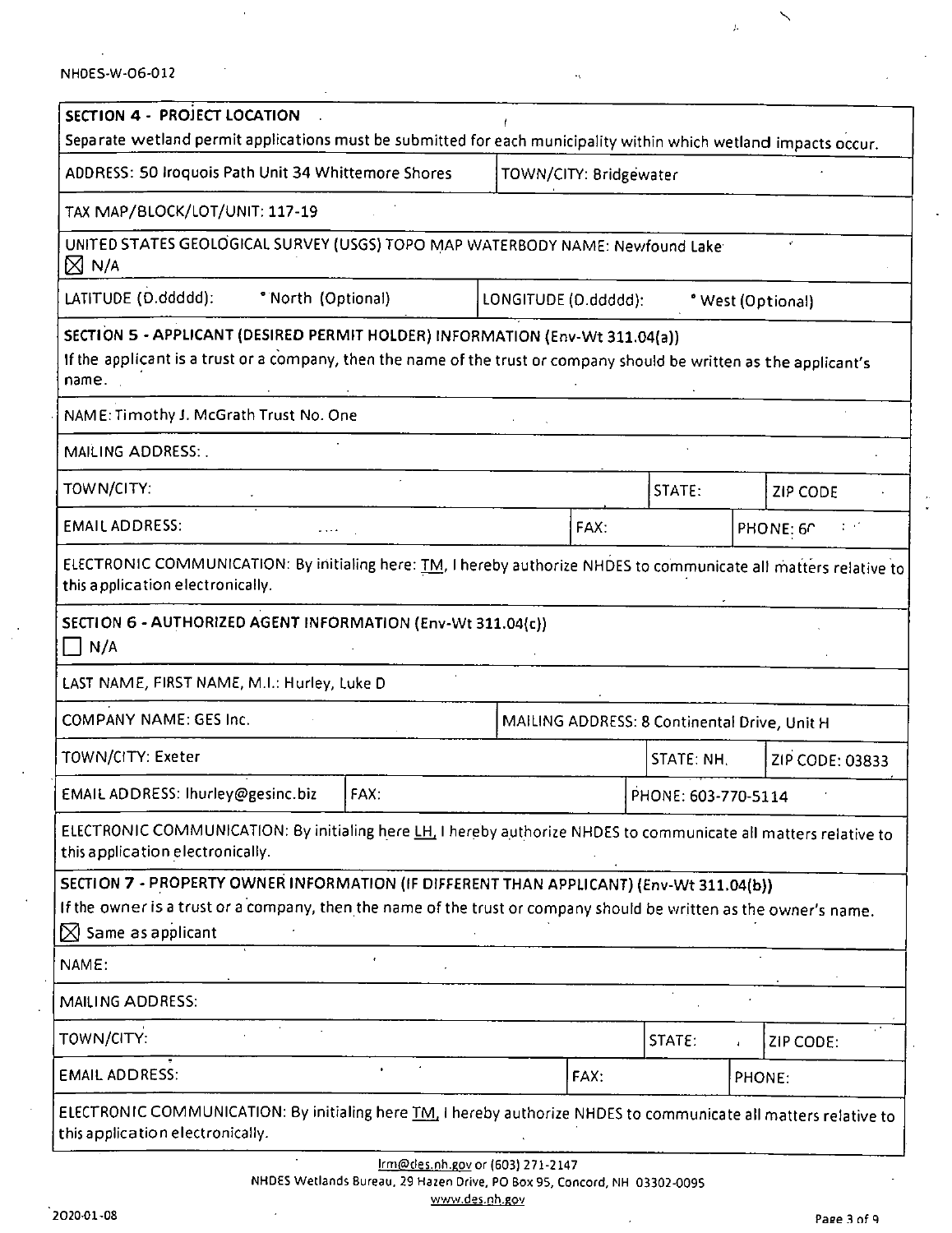SECTION 8 - RESOURCE-SPECIFIC CRITERIA ESTABLISHED IN Env-Wt 400, Env-Wt 500, Env-Wt 600, Env-Wt 700, OR Env-Wt 900 HAVE BEEN MET (Env-Wt 313.01(a)(3)).

Describe how the resource-specific criteria have been met (please attach information about stream crossings, coastal resources, prime wetlands, or non-tidal wetlands and surface waters).

The proposed project is for the extension of the existing dock. The extension will be a seasonal addition to the already existing permanent dock. This is proposed for an additional 15' L x 6'W dock. Total additional area is 90sf. This is to be placed further out into the water to allow for docking. The current situation has significant rocks and low water, which does not provide adequate draft to dock a boat.

#### SECTION 9 - AVOIDANCE AND MINIMIZATION

Impacts within wetland jurisdiction must be avoided to the maximum extent practicable (Env-Wt 313.0.3(a)). If all impacts cannot be avoided, a functional assessment is required for minor and major projects (Env-Wt 311.03(b)(10)). Any project with unavoidable jurisdictional impacts must then be minimized as described in the Wetlands Best Management Practice Techniques For Avoidance and Minimization. Please refer to the application checklist to ensure that you have attached all documents related to avoidance and minimization, as well as functional assessment (where applicable).

#### SECTION 10 - MITIGATION REQUIREMENT (Env-Wt 311.02)

If unavoidable jurisdictional impacts require mitigation, a mitigation pre-application meeting must occur at least 30 days but not more than 90 days prior to submitting this Standard Dredge and Fill Permit Application.

Mitigation'pre-Application Meeting Date; Month: Day: Year:

 $(\nabla \mathbf{N}/\mathbf{A} - \mathbf{M})$  - Mitigation is not required)

### SECTION 11 - THE PROJECT MEETS COMPENSATORY MITIGATION REQUIREMENTS (Env-Wt 313.01(a)(1)c).

Have you submitted a compensatory mitigation proposal that meets the requirements of Env-Wt 800 for all permanent Impacts that will remain after avoidance and minirnization demonstration?

 $\Box$  Yes  $\Box$  No

 $(\sqrt{2})$  N/A - Mitigation is not required)

lrm@des.nh.gov or (603) 271-2147 ^ NHDES Wetlands Bureau, 29 Hazen Drive, PC Box 95, Concord, NH 03302-0095 •- www.des.nh.eov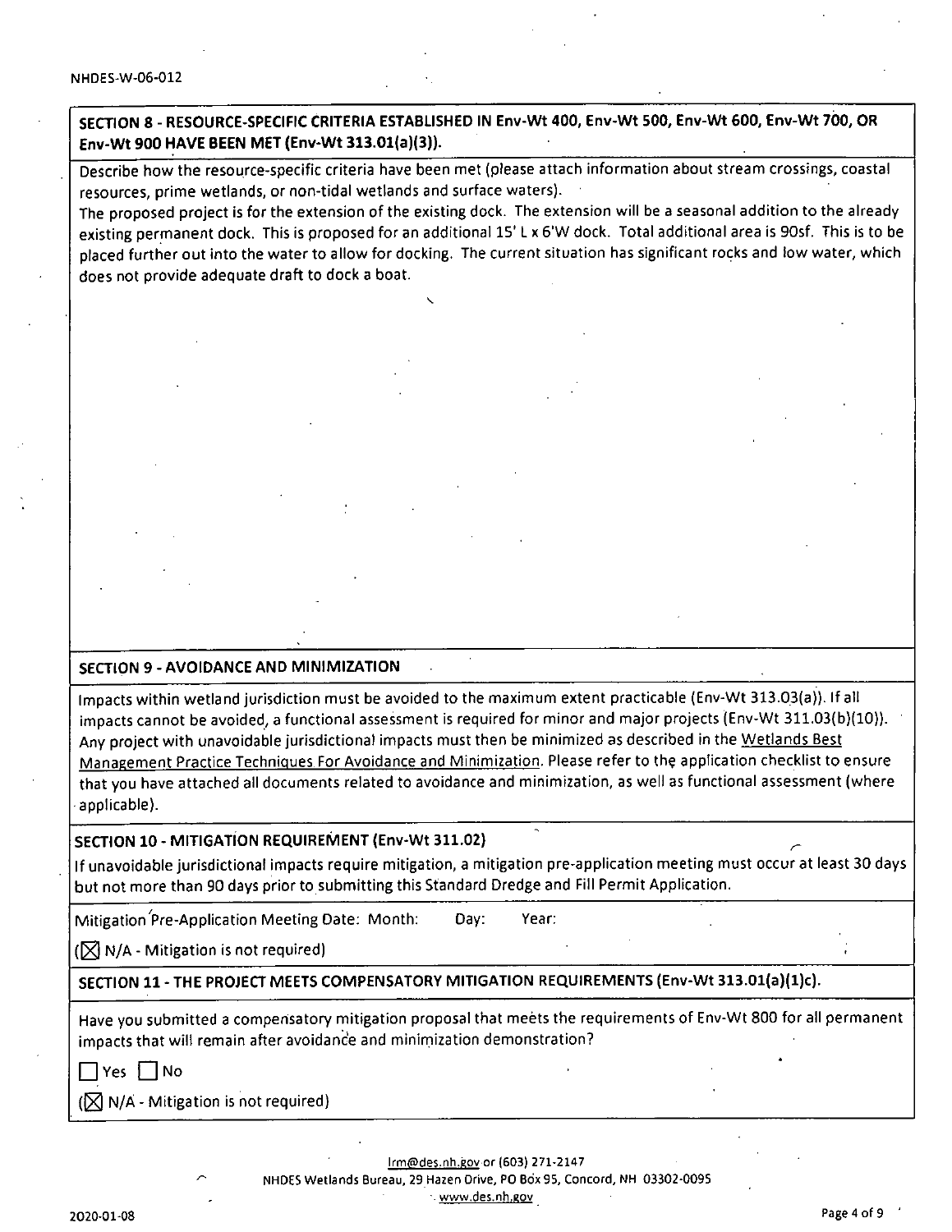#### SECTION 12 - IMPACT AREA (Env-Wt 311.04(g))

For each jurisdictional area that will be/has been impacted, provide square feet (SF) and, if applicable, linear feet (LF) of impact, and note whether the impact is after-the-fact (ATF; i.e., work was started or completed without required permitting).

For intermittent streams, the linear footage of impact is measured along the thread of the channel.

For perennial streams/rivers, the linear footage of impact is calculated by summing the lengths of disturbances to the channel and banks.

Permanent impacts are impacts that will remain after the project is complete (e.g., changes in grade or surface materials).

Temporary impacts are impacts not intended to remain (and will be restored to pre-construction conditions) after the project is completed.

| <b>JURISDICTIONAL AREA</b>                                                                                              | PERMANENT                                                             |            | <b>TEMPORARY</b>           |                     |
|-------------------------------------------------------------------------------------------------------------------------|-----------------------------------------------------------------------|------------|----------------------------|---------------------|
|                                                                                                                         | SF / IF                                                               |            | SF / IF                    |                     |
| Forested Wetland                                                                                                        |                                                                       | <b>ATF</b> |                            | ATF                 |
| Scrub-shrub Wetland                                                                                                     |                                                                       | ATF        |                            | <b>ATF</b>          |
| <b>Emergent Wetland</b>                                                                                                 |                                                                       | ATF        |                            | ATF                 |
| Wet Meadow                                                                                                              |                                                                       | ATF        |                            | <b>ATF</b>          |
| Intermittent Stream                                                                                                     |                                                                       | <b>ATF</b> |                            | <b>ATF</b>          |
| Perennial Stream or River                                                                                               |                                                                       | <b>ATF</b> |                            | <b>ATF</b>          |
| Lake / Pond                                                                                                             |                                                                       | <b>ATF</b> |                            | <b>ATF</b>          |
| <b>Bank - Intermittent Stream</b>                                                                                       |                                                                       | <b>ATF</b> |                            | $\mathbf{L}$<br>ATF |
| Bank - Perennial Stream / River                                                                                         |                                                                       | <b>ATF</b> | الإبراج القييسية الرئيس سا | $\boxdot$ atf -     |
| Bank/shoreline - Lake / Pond                                                                                            |                                                                       | <b>ATF</b> |                            | <b>ATF</b>          |
| <b>Tidal Waters</b>                                                                                                     |                                                                       | <b>ATF</b> |                            | $\Box$ ATF          |
| <b>Tidal Marsh</b>                                                                                                      |                                                                       | ATF        | $\pmb{\ddagger}$           | <b>ATF</b>          |
| Sand Dune                                                                                                               |                                                                       | ATF        |                            | <b>ATF</b>          |
| Designated Prime Wetland                                                                                                |                                                                       | <b>ATF</b> |                            | ा<br><b>ATF</b>     |
| Duly-established 100-foot Prime Wetland Buffer                                                                          |                                                                       | ATF        |                            | <b>ATF</b>          |
| Undeveloped Tidal Buffer Zone (T8Z)                                                                                     |                                                                       | ATF        |                            | <b>ATF</b>          |
| Previously-developed TBZ                                                                                                |                                                                       | ATF        |                            | <b>ATF</b>          |
| Docking - Lake / Pond                                                                                                   | 90                                                                    | ATF        |                            | <b>ATF</b>          |
| Docking - River                                                                                                         |                                                                       | <b>ATF</b> |                            | ATF                 |
| Docking - Tidal Water                                                                                                   |                                                                       | <b>ATF</b> |                            | ATF                 |
| Vernal Pool                                                                                                             |                                                                       | <b>ATF</b> |                            | ATF                 |
| <b>TOTAL</b>                                                                                                            | 90/                                                                   |            |                            |                     |
| SECTION 13 - APPLICATION FEE (RSA 482-A:3, I)                                                                           |                                                                       | Т.,        |                            |                     |
| MINIMUM IMPACT FEE: Flat fee of \$400                                                                                   |                                                                       |            |                            |                     |
| NON-ENFORCEMENT RELATED, PUBLICLY-FUNDED AND SUPERVISED RESTORATION PROJECTS, REGARDLESS OF                             |                                                                       |            |                            |                     |
| IMPACT CLASSIFICATION: Flat fee of \$400 (refer to RSA 482-A:3, 1(c) for restrictions)                                  |                                                                       |            |                            |                     |
| MINOR OR MAJOR IMPACT FEE: Calculate using the table below:                                                             |                                                                       |            |                            |                     |
| Permanent and temporary (non-docking):                                                                                  |                                                                       | SF         | $\times$ \$0.40 =          | $5 -$               |
|                                                                                                                         | Seasonal docking structure:                                           | 90 SF      | $\times$ \$2.00 =          | \$180.00            |
|                                                                                                                         | Permanent docking structure:                                          | <b>SF</b>  | $\times$ \$4.00 =          | \$                  |
|                                                                                                                         | Projects proposing shoreline structures (including docks) add \$400 = |            |                            | \$580.00            |
|                                                                                                                         |                                                                       |            | $Total =$                  | \$580.00            |
| The application fee for minor or major impact is the above calculated total or \$400, whichever is greater = $\Diamond$ |                                                                       |            |                            |                     |

lrm@des.nh.eov or (603) 271-2147

NHDES Wetlands Bureau, 29 Ha'zen Drive, PO Box 95, Concord, NH 03302-0095

www.des.nh.gov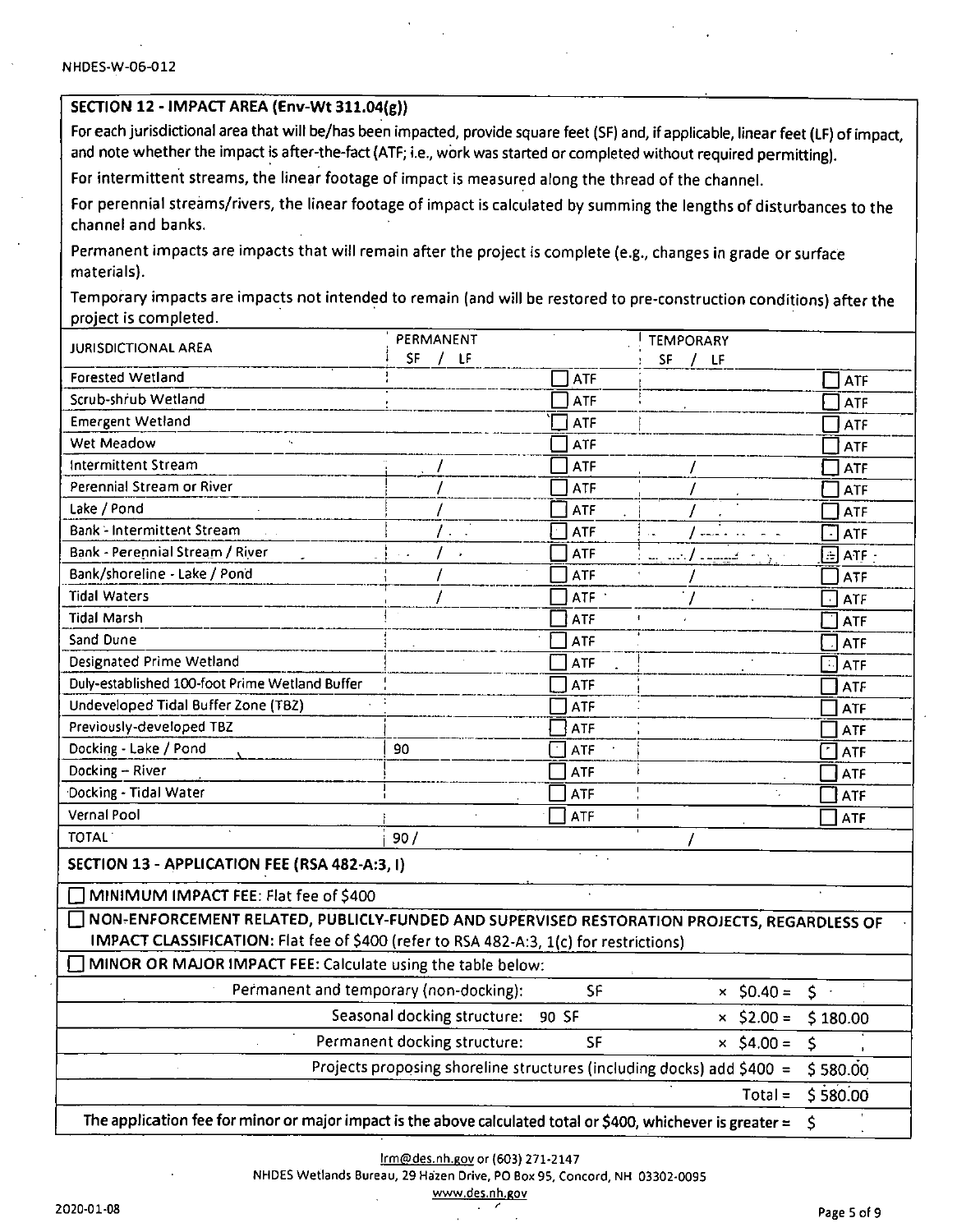$\ddot{\phantom{a}}$ 

 $\ddot{\phantom{a}}$ 

| SECTION 14 - PROJECT CLASSIFICATION (Env-Wt 306.05)<br>Indicate the project classification.                                                                                                                                                                                                                                                                                      |                                                                                                              |               |               |                                                                                                             |  |  |  |
|----------------------------------------------------------------------------------------------------------------------------------------------------------------------------------------------------------------------------------------------------------------------------------------------------------------------------------------------------------------------------------|--------------------------------------------------------------------------------------------------------------|---------------|---------------|-------------------------------------------------------------------------------------------------------------|--|--|--|
| $\boxtimes$ Minimum Impact Project                                                                                                                                                                                                                                                                                                                                               |                                                                                                              | Minor Project |               | $\boxtimes$ Major Project                                                                                   |  |  |  |
|                                                                                                                                                                                                                                                                                                                                                                                  |                                                                                                              |               |               | SECTION 15 - ALL APPLICABLE CONDITIONS IN Env-Wt 307 HAVE BEEN MET (Env-Wt 311.04(j); Env-Wt 313.01(a)(2)). |  |  |  |
| Check all conditions applicable to your project below. Please ensure that your plan design and access, construction<br>sequence, and timing appropriately meet applicable conditions below:                                                                                                                                                                                      |                                                                                                              |               |               |                                                                                                             |  |  |  |
| <b>NEnv-Wt 307.02</b>                                                                                                                                                                                                                                                                                                                                                            | <b>US Army Corps of Engineers</b><br>(USACE) Conditions                                                      |               | Env-Wt 307.11 | <b>Filling Activity Conditions</b>                                                                          |  |  |  |
| Env-Wt 307.03                                                                                                                                                                                                                                                                                                                                                                    | <b>Protection of Water Quality</b><br>Required                                                               |               | Env-Wt 307.12 | <b>Restoring Temporary Impacts: Site</b><br>Stabilization                                                   |  |  |  |
| Flenv-Wt 307.04                                                                                                                                                                                                                                                                                                                                                                  | Protection of Fisheries and<br><b>Breeding Areas Required</b>                                                |               | Env-Wt 307.13 | <b>Property Line Setbacks</b>                                                                               |  |  |  |
| Env-Wt 307.05                                                                                                                                                                                                                                                                                                                                                                    | <b>Protection Against Invasive Species</b><br>Required                                                       |               | Env-Wt 307.14 | <b>Rock Removal</b>                                                                                         |  |  |  |
| Env-Wt 307.06                                                                                                                                                                                                                                                                                                                                                                    | Protection of Rare, Threatened or<br><b>Endangered Species and Critical</b><br>Habitat                       |               | Env-Wt 307.15 | Use of Heavy Equipment in Wetlands                                                                          |  |  |  |
| Env-Wt 307.07                                                                                                                                                                                                                                                                                                                                                                    | <b>Consistency Required with</b><br><b>Shoreland Water Quality Protection</b><br>Act                         |               | Env-Wt 307.16 | Adherence to Approved Plans<br>Required                                                                     |  |  |  |
| Env-Wt 307.08                                                                                                                                                                                                                                                                                                                                                                    | Protection of Designated Prime<br>Wetlands and Duly-Established 100-<br><b>Foot Buffers</b>                  |               | Env-Wt 307.17 | <b>Unpermitted Activities</b>                                                                               |  |  |  |
| <b>XEnv-Wt 307.09</b>                                                                                                                                                                                                                                                                                                                                                            | <b>Shoreline Structures</b>                                                                                  |               | Env-Wt 307.18 | Reports                                                                                                     |  |  |  |
| Env-Wt 307.10                                                                                                                                                                                                                                                                                                                                                                    | <b>Dredging Activity Conditions</b>                                                                          |               |               |                                                                                                             |  |  |  |
| Provide an explanation as to methods, timing, and manner as to how your project will meet standard permit conditions<br>required in Env-Wt 307 (Env-Wt 311.03(b)(7)):<br>The proposed project is for a seaonal dock to be added and extended to a permanent dock. This seasonal portion will<br>be installed and removed in consitency with the rules pertaining seasonal docks. |                                                                                                              |               |               |                                                                                                             |  |  |  |
|                                                                                                                                                                                                                                                                                                                                                                                  |                                                                                                              |               |               |                                                                                                             |  |  |  |
|                                                                                                                                                                                                                                                                                                                                                                                  |                                                                                                              |               |               |                                                                                                             |  |  |  |
|                                                                                                                                                                                                                                                                                                                                                                                  |                                                                                                              |               |               |                                                                                                             |  |  |  |
|                                                                                                                                                                                                                                                                                                                                                                                  |                                                                                                              |               |               |                                                                                                             |  |  |  |
|                                                                                                                                                                                                                                                                                                                                                                                  |                                                                                                              |               |               |                                                                                                             |  |  |  |
|                                                                                                                                                                                                                                                                                                                                                                                  |                                                                                                              |               |               |                                                                                                             |  |  |  |
|                                                                                                                                                                                                                                                                                                                                                                                  |                                                                                                              |               |               |                                                                                                             |  |  |  |
|                                                                                                                                                                                                                                                                                                                                                                                  |                                                                                                              |               |               |                                                                                                             |  |  |  |
|                                                                                                                                                                                                                                                                                                                                                                                  | Irm@des.nh.gov or (603) 271-2147<br>NHDES Wetlands Bureau, 29 Hazen Drive, PO Box 95, Concord, NH 03302-0095 |               |               |                                                                                                             |  |  |  |

 $\ddot{\phantom{0}}$ 

 $\epsilon = 1$ 

www.des.nh.eov

 $\sim$ 

 $\ddot{\phantom{a}}$ 

 $\hat{\mathbf{z}}$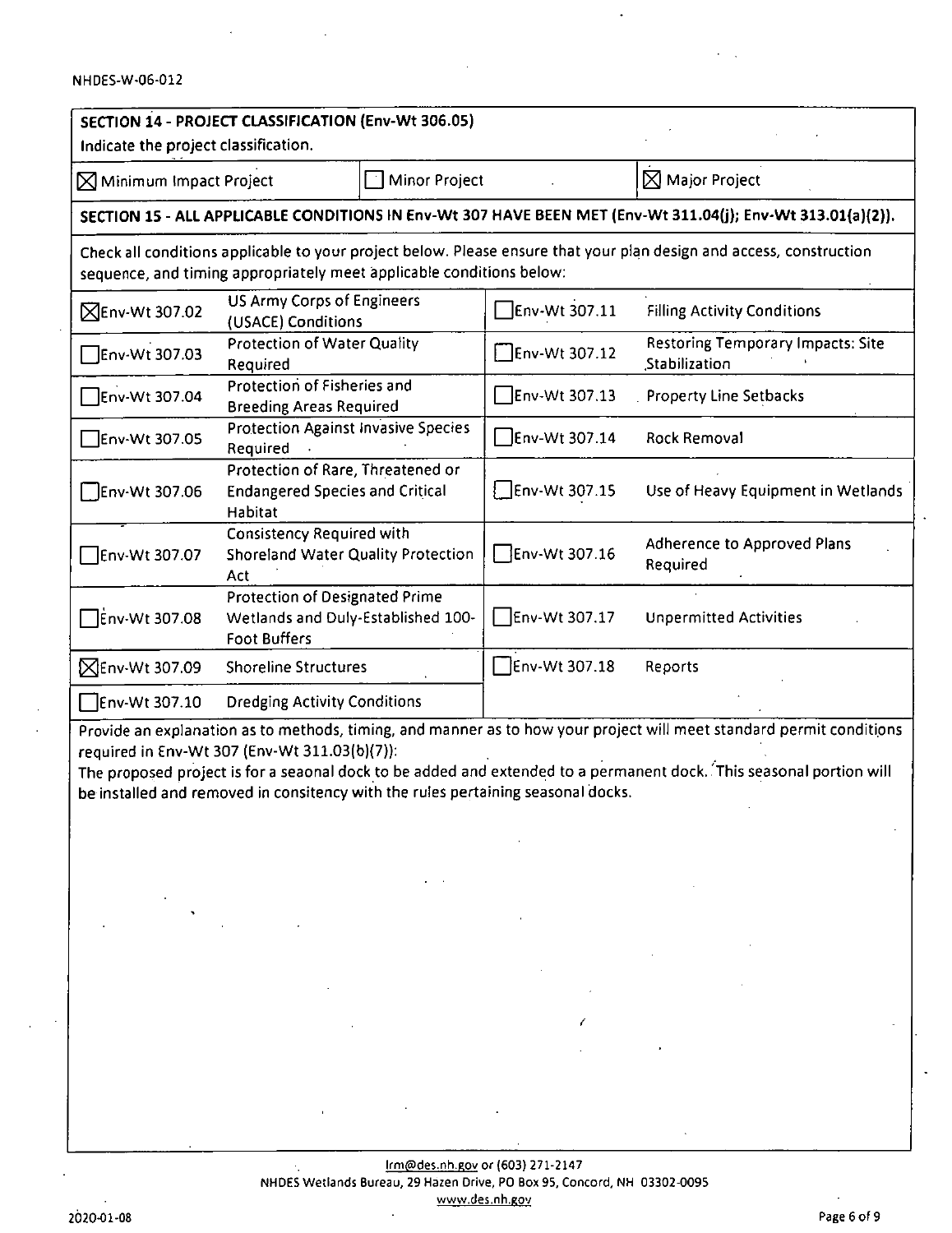| REQUIRED.CERTIFICATIONS ( Env-Wt 311.11<br>Cader Y                                                                                                                                                  |                                                                                                                                                                                                                                                                                                                                                                                                                                                                                                                                                                                                                                                                                                                                                                                                                                                                                                                                                      |                                              |  |                                     |  |
|-----------------------------------------------------------------------------------------------------------------------------------------------------------------------------------------------------|------------------------------------------------------------------------------------------------------------------------------------------------------------------------------------------------------------------------------------------------------------------------------------------------------------------------------------------------------------------------------------------------------------------------------------------------------------------------------------------------------------------------------------------------------------------------------------------------------------------------------------------------------------------------------------------------------------------------------------------------------------------------------------------------------------------------------------------------------------------------------------------------------------------------------------------------------|----------------------------------------------|--|-------------------------------------|--|
| Initial each box below to certify:                                                                                                                                                                  |                                                                                                                                                                                                                                                                                                                                                                                                                                                                                                                                                                                                                                                                                                                                                                                                                                                                                                                                                      |                                              |  |                                     |  |
| Initials:<br>ĹĤ                                                                                                                                                                                     | To the best of the signer's knowledge and belief, all required notifications have been provided.                                                                                                                                                                                                                                                                                                                                                                                                                                                                                                                                                                                                                                                                                                                                                                                                                                                     |                                              |  |                                     |  |
| Initials:<br>ĹĤ                                                                                                                                                                                     | The information submitted on or with the application is true, complete, and not misleading to the best of the<br>signer's knowledge and belief.                                                                                                                                                                                                                                                                                                                                                                                                                                                                                                                                                                                                                                                                                                                                                                                                      |                                              |  |                                     |  |
| Initials:<br>LĤ                                                                                                                                                                                     | The signer understands that:<br>The submission of false, incomplete, or misleading information constitutes grounds for NHDES to:<br>Deny the application.<br>1.<br>Revoke any approval that is granted based on the information. And<br>2.<br>3.<br>If the signer is a certified wetland scientist, licensed surveyor, or professional engineer licensed to<br>practice in New Hampshire, refer the matter to the joint board of licensure and certification<br>established by RSA 310-A:1.<br>The signer is subject to the penalties specified in New Hampshire law for falsification in official matters,<br>currently RSA 641.<br>The signature shall constitute authorization for the municipal conservation commission and the<br>Department to inspect the site of the proposed project, except for minimum impact trail projects, where<br>the signature shall authorize only the Department to inspect the site pursuant to RSA 482-A:6, II. |                                              |  |                                     |  |
| Initials:<br>ĹН                                                                                                                                                                                     | If the applicant is not the owner of the property, each property owner signature shall constitute certification by the<br>signer that he or she is aware of the application being filed and does not object to the filing.                                                                                                                                                                                                                                                                                                                                                                                                                                                                                                                                                                                                                                                                                                                           |                                              |  |                                     |  |
|                                                                                                                                                                                                     | SECTION 17 EREQUIRED SIGNATURE (Env-Wt 311.04(d); Env-Wt 311.11) Tach                                                                                                                                                                                                                                                                                                                                                                                                                                                                                                                                                                                                                                                                                                                                                                                                                                                                                |                                              |  |                                     |  |
| SIGNATURE (OWNER)                                                                                                                                                                                   |                                                                                                                                                                                                                                                                                                                                                                                                                                                                                                                                                                                                                                                                                                                                                                                                                                                                                                                                                      | PRINT NAME LEGIBLY:<br>Th <b>aoile</b> Weber |  | DATE:<br>$\mathcal{R}(\mathcal{B})$ |  |
| <u> 1919 - 37</u>                                                                                                                                                                                   | SIGNATURE (APPLICANT, IF OUFFERENT FROM OWNER):<br><u> 19 M LIBRETZER </u>                                                                                                                                                                                                                                                                                                                                                                                                                                                                                                                                                                                                                                                                                                                                                                                                                                                                           | PRINT NAME LEGIBLY:                          |  | DATE:                               |  |
|                                                                                                                                                                                                     | SIGNATURE (AGENT, IF APPLICABLE):<br>PRINT NAME LEGIBLY:<br>DATE:<br>And the Common Service of the Sea<br><b>REGIST</b>                                                                                                                                                                                                                                                                                                                                                                                                                                                                                                                                                                                                                                                                                                                                                                                                                              |                                              |  |                                     |  |
| SECTION 18 - TOWN / CITY CLERK SIGNATURE (Env-Wt 311.04(f)                                                                                                                                          |                                                                                                                                                                                                                                                                                                                                                                                                                                                                                                                                                                                                                                                                                                                                                                                                                                                                                                                                                      |                                              |  |                                     |  |
| As required by RSA 482-A:3, I(a),(1), I hereby certify that the applicant has filed four application forms, four detailed<br>plans, and four USGS location maps with the town/city indicated below. |                                                                                                                                                                                                                                                                                                                                                                                                                                                                                                                                                                                                                                                                                                                                                                                                                                                                                                                                                      |                                              |  |                                     |  |
| TOWN/CITY CLERK SIGNATURE:<br>PRINT NAME LEGIBLY: 7.1<br>י∠ס מ                                                                                                                                      |                                                                                                                                                                                                                                                                                                                                                                                                                                                                                                                                                                                                                                                                                                                                                                                                                                                                                                                                                      |                                              |  |                                     |  |
| TOWN/CITY: Biz decide<br>DATE:                                                                                                                                                                      |                                                                                                                                                                                                                                                                                                                                                                                                                                                                                                                                                                                                                                                                                                                                                                                                                                                                                                                                                      |                                              |  |                                     |  |

DIRECTIONS FOR TOWN/CITY CLERK:

Per RSA 482-A:3, I(a)(1)

- 1. IMMEDIATELY sign the original application form and four copies in the signature space provided above.
- Return the signed original application form and attachments to the applicant so that the applicant may submit the application form and attachments to NHDES by mail or hand delivery. 2.
- IMMEDIATELY.distribute a copy of the application with one complete set of attachments to each of the following bodies: the municipal Conservation Commission, the local governing body (Board of Selectmen or Town/City Council), and the Planning Board. And 3.
- Retain one copy of the application form and one complete set of attachments and make them reasonably accessible for public review. 4.

#### DIRECTIONS FOR APPLICANT:

Submit the single, original permit application form bearing the signature of the Town/City Clerk, additional materials, and the application fee to NHDES by mail or hand delivery at the address at-the bottom of this page.

IrmOdes.nh.gQv or (603) 271-2147

NHDES Wetlands Bureau, 29 Hazen Drive, PC Box 95, Concord. NH 03302-0095

www.des.nh.gov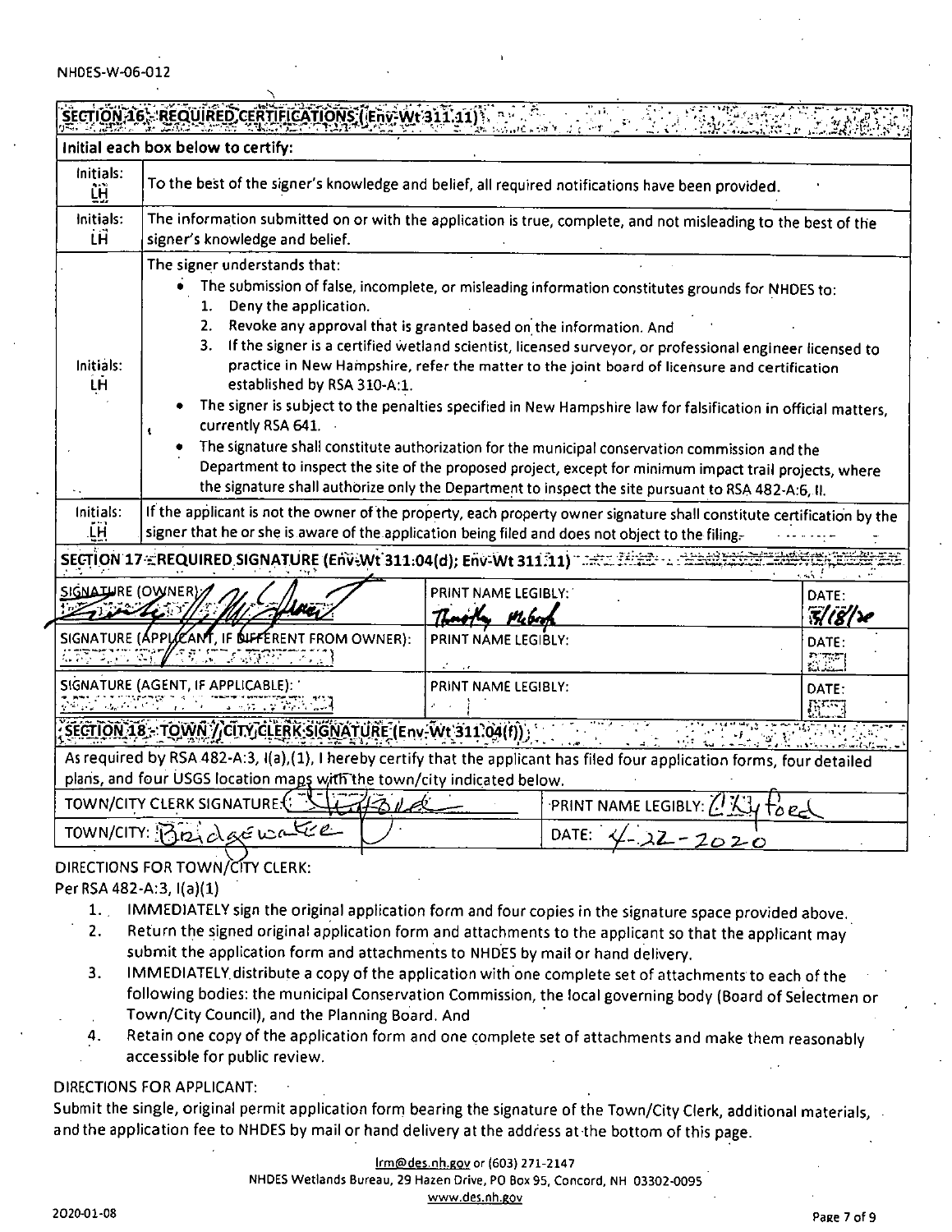| <b>APPLICATION CHECKLIST</b> |                                                                                                                                                                                                                                                        |  |  |  |  |  |
|------------------------------|--------------------------------------------------------------------------------------------------------------------------------------------------------------------------------------------------------------------------------------------------------|--|--|--|--|--|
|                              | (Items identified with an asterisk (*) are required only for Minor and Major Projects)                                                                                                                                                                 |  |  |  |  |  |
| ⊠                            | The completed, dated, signed and certified application (Env-Wt 311.03(b)(1)).                                                                                                                                                                          |  |  |  |  |  |
| ⊠                            | Correct fee as determined in RSA 482-A:3, I(b) or (c), subject to any cap established by RSA 482-A:3, X<br>(Env-Wt 311.03(b)(2)).                                                                                                                      |  |  |  |  |  |
| ⊠                            | USACE "Appendix B, New Hampshire General Permits (GPs), Required Information and Corps Secondary Impacts<br>Checklist" and its required attachments (Env-Wt 307.02).                                                                                   |  |  |  |  |  |
| ⊠                            | The results of actions required by Env-Wt 311.01 as part of an application preparation for a standard permit<br>(Env-Wt 311.03(b)(3)).                                                                                                                 |  |  |  |  |  |
| ⊠                            | Project plans described in Env-Wt 311.05 (Env-Wt 311.03(b)(4)).                                                                                                                                                                                        |  |  |  |  |  |
| ⊠                            | Maps, or electronic shape files and meta data, and other attachments specified in Env-Wt 311.06<br>(Env-Wt 311.03(b)(5)).                                                                                                                              |  |  |  |  |  |
| ⊠                            | Explanation as to methods, timing, and manner as to how the project will meet standard permit conditions<br>required in Env-Wt 307 (Env-Wt 311.03(b)(7)).                                                                                              |  |  |  |  |  |
| ĪЧ                           | If applicable, the information regarding proposed compensatory mitigation specified in Env-Wt 311.08 and Chapter<br>Env-Wt 800 - Mitigation Worksheet, unless not required under Env-Wt 313.04<br>(Env-Wt 311.03(b)(8); Env-Wt 311.08; Env-Wt 313.04). |  |  |  |  |  |
| $\boxtimes$                  | Any additional information specific to the type of resource as specified in Env-Wt 311.09<br>(Env-Wt 311.03(b)(9); Env-Wt 311.04(j)).                                                                                                                  |  |  |  |  |  |
|                              | Project specific information required by Env-Wt 500, Env-Wt 600, and Env-Wt 900 (Env-Wt 311.03(b)(11)).                                                                                                                                                |  |  |  |  |  |
| ⊠                            | A list containing the name, mailing address and tax map/lot number of each abutter to the subject property<br>(Env-Wt 311.03(b)(12)).                                                                                                                  |  |  |  |  |  |
|                              | Copies of certified postal receipts or other proof of receipt of the notices that are required by RSA 482-A:3, I(d)<br>(Env-Wt 311.03(b)(13)).                                                                                                         |  |  |  |  |  |
| Ш                            | Project design considerations required by Env-Wt 313 (Env-Wt 311.04(j)).                                                                                                                                                                               |  |  |  |  |  |
| ⊠                            | Town tax map showing the subject property, the location of the project on the property, and the location of<br>properties of abutters with each lot labeled with the name and mailing address of the abutter (Env-Wt 311.06(a)).                       |  |  |  |  |  |
| ⊠                            | Dated and labeled color photographs that:                                                                                                                                                                                                              |  |  |  |  |  |
|                              | (1) Clearly depict:                                                                                                                                                                                                                                    |  |  |  |  |  |
|                              | a. All jurisdictional areas, including but not limited to portions of wetland, shoreline, or surface water<br>where impacts have or are proposed to occur. And                                                                                         |  |  |  |  |  |
|                              | b. All existing shoreline structures. And                                                                                                                                                                                                              |  |  |  |  |  |
|                              | (2) Are mounted or printed no more than 2 per sheet on 8.5 x 11 inch sheets (Env-Wt 311.06(b)).                                                                                                                                                        |  |  |  |  |  |
| $\boxtimes$                  | A copy of the appropriate USGS map or updated data based on LiDAR at a scale of one inch equals 24,000 feet<br>showing the location of the subject property and proposed project (Env-Wt 311.06(c)).                                                   |  |  |  |  |  |
|                              | A narrative that describes the work sequence, including pre-construction through post-construction, and the<br>relative timing and progression of all work (Env-Wt 311.06(d)).                                                                         |  |  |  |  |  |
| $\boxtimes$                  | For all coastal projects, include a copy of the recorded deed with book and page numbers for the property<br>(Env-Wt 311.06(e)).                                                                                                                       |  |  |  |  |  |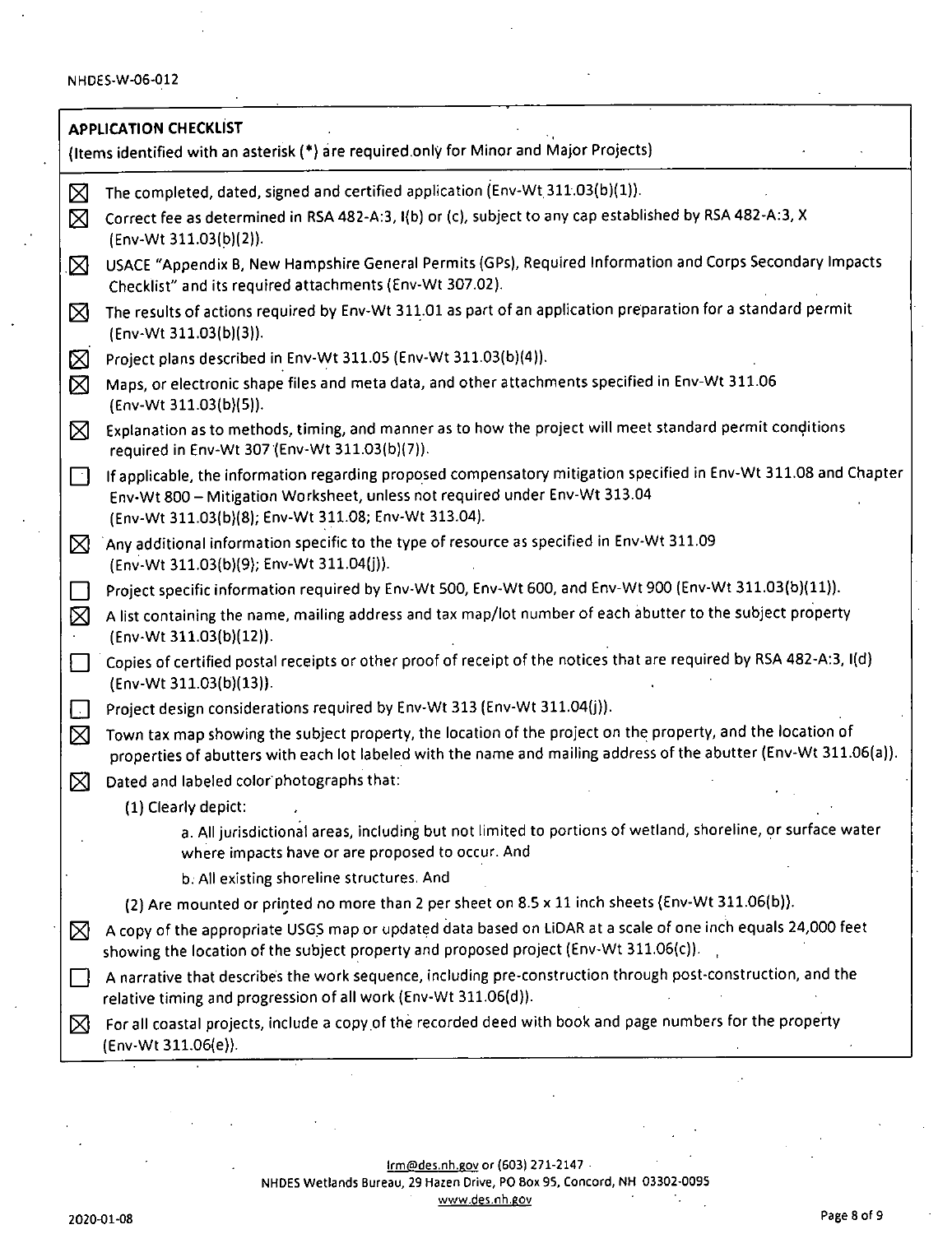| 团   | If the applicant is not the owner in fee of the subject property, documentation of the applicant's legal interest in<br>the subject property, provided that for utility projects in a utility corridor, such documentation may comprise a list<br>that.                                     |
|-----|---------------------------------------------------------------------------------------------------------------------------------------------------------------------------------------------------------------------------------------------------------------------------------------------|
|     | (1) Identifies the county registry of deeds and book and page numbers of all of the easements or other recorded<br>instruments that provide the necessary legal interest. And                                                                                                               |
|     | (2) Has been certified as complete and accurate by a knowledgeable representative of the applicant (Env-Wt<br>$311.06(f)$ ).                                                                                                                                                                |
| ⊠   | The NHB memo containing the NHB identification number and results and recommendations from NHB as well as<br>any written follow-up communications such as additional memos or email communications with either NHB or New<br>Hampshire Fish and Game Department (NHF&G) (Env-Wt 311.06(g)). |
|     | A statement of whether the applicant has received comments from the local conservation commission and, if so,<br>how the applicant has addressed the comments (Env-Wt 311.06(h)).                                                                                                           |
|     | For projects in LAC jurisdiction, a statement of whether the applicant has received comments from the LAC and, if<br>so, how the applicant has addressed the comments (Env-Wt 311.06(i)).                                                                                                   |
| ιı  | If the applicant is also seeking to be covered by the state general permits, a statement of whether comments have<br>been received from any federal agency and, if so, how the applicant has addressed the comments<br>(Env-Wt 311.06(j)).                                                  |
|     | For after-the-fact applications: information required by Env-Wt 311.12 (Env-Wt 311.12).                                                                                                                                                                                                     |
|     | Coastal Resource Worksheet for coastal projects as required under Env-Wt 600.                                                                                                                                                                                                               |
| l≃l | Prime Wetlands information required under Env-Wt 700. - Factor                                                                                                                                                                                                                              |
|     | Stream Crossing Worksheet required by Env-Wt 900.                                                                                                                                                                                                                                           |
|     | Avoidance and Minimization Written Narrative, Avoidance and Minimization Checklist, or your own avoidance and<br>minimization narrative (Env-Wt 311.07).                                                                                                                                    |
|     | * Attachment A: Minor and Major Projects (Env-Wt 311.10).                                                                                                                                                                                                                                   |
|     | * Functional Assessment (Env-Wt 311.10).                                                                                                                                                                                                                                                    |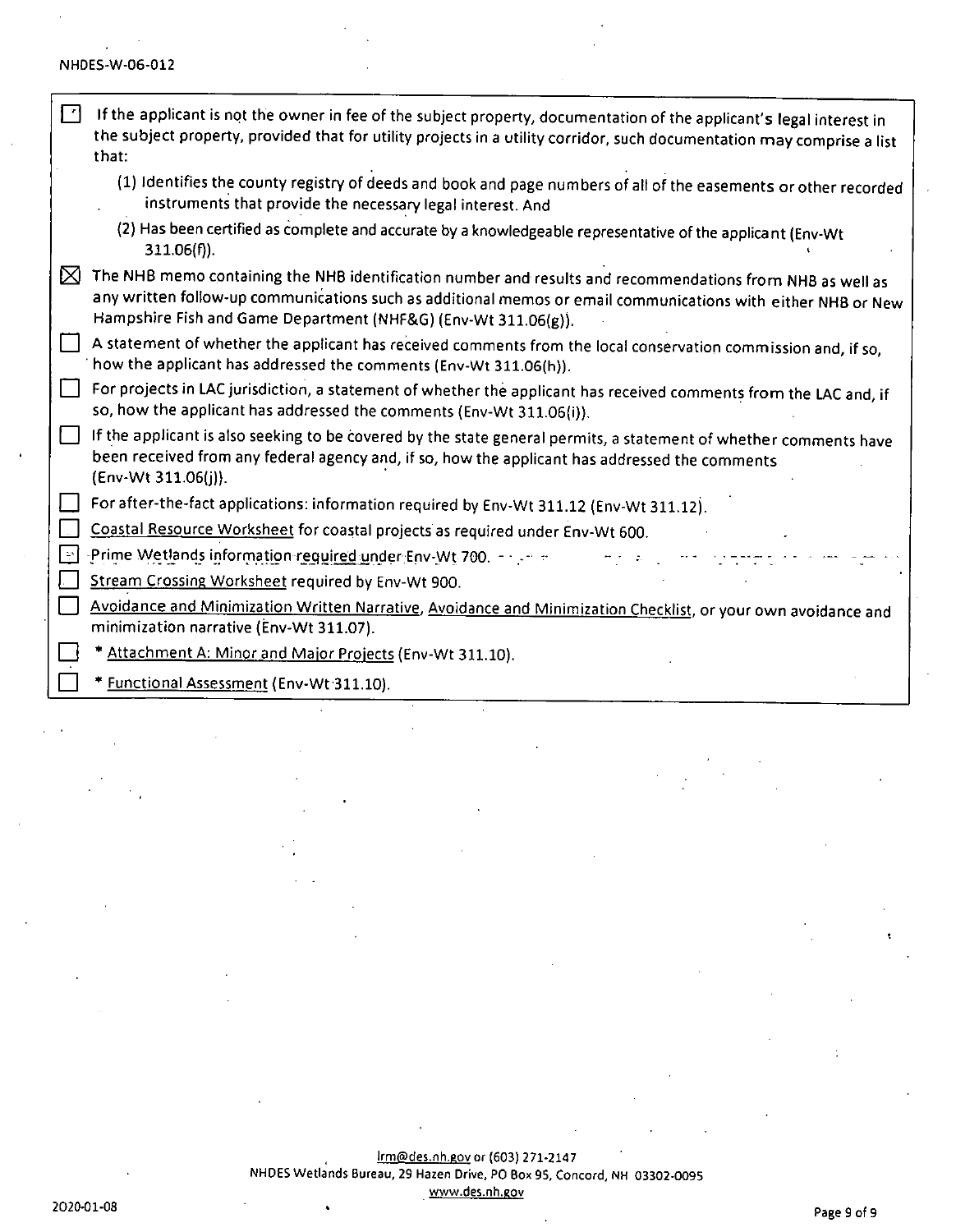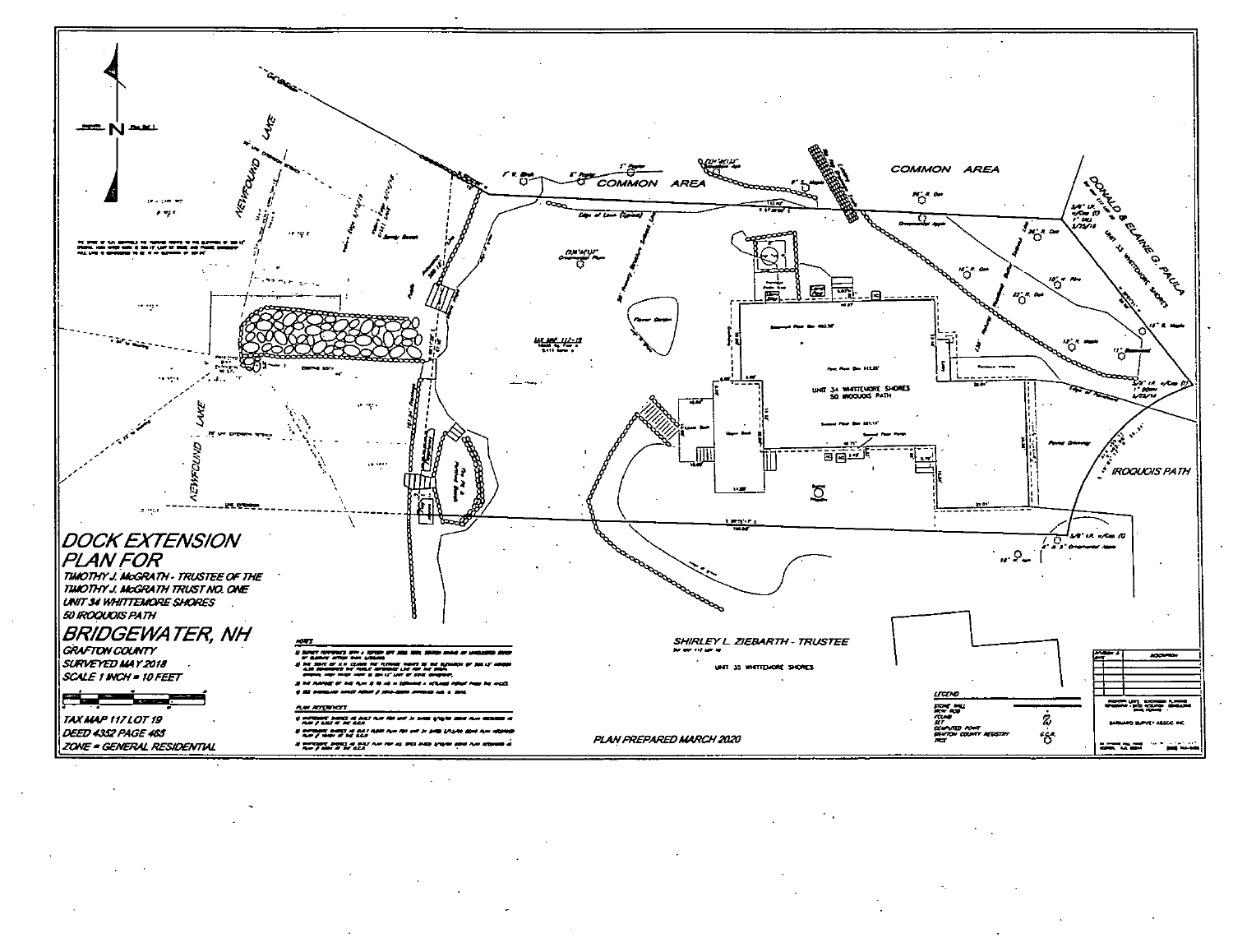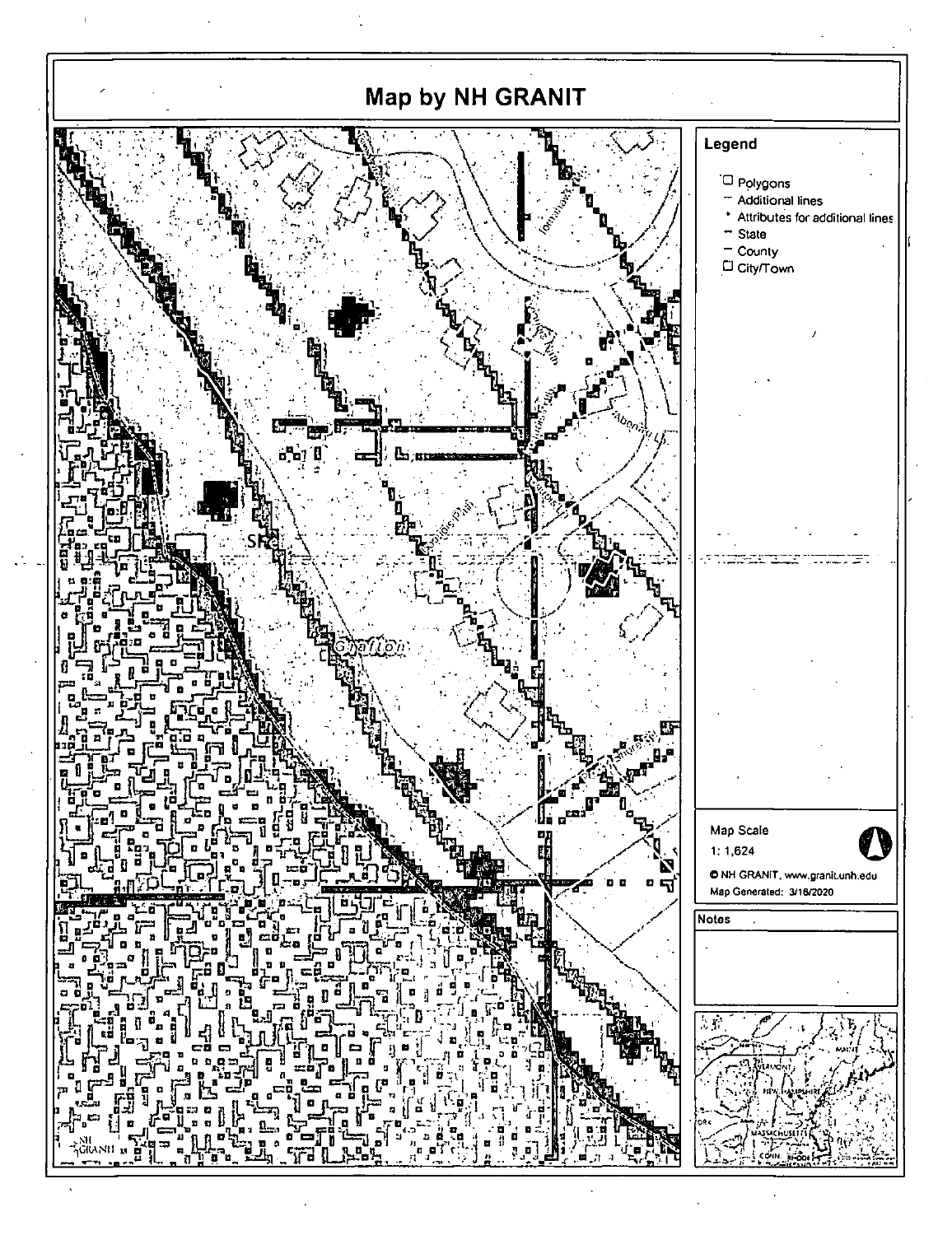

#### NEW HAMPSHIRE NATURAL HERITAGE BUREAU NHB DataCheck Results Letter

To: Luke Hurley, Gove Environmental Services, Inc. 8 Coniinentai Drive

Exeter, NH 03833

From: NH Natural Heritage Bureau

Date:  $\frac{1}{2}$  3/24/2020 (valid for one year from this date)

Re: Review by NH Natural Heritage Bureau of request submitted 3/16/2020

| NHB File ID: NHB20-0760        |                                                    | Applicant: Timothy McGrath                                             |
|--------------------------------|----------------------------------------------------|------------------------------------------------------------------------|
|                                | Location: Bridgewater, Bristol<br>Tax Maps: 117/19 |                                                                        |
| <b>Project</b><br>Description: | 15x5 foot section of temporary dock.               | The project is for the extension of the existing permanent dock with a |

The NH Natural Heritage database has been checked by staff of the NH Natural Heritage Bureau and/or the NH Nongame and Endangered Species Program for records of rare species and exemplary natural communities near the area mapped below. The species considered include those listed as Threatened or Endangered by either the state of New Hampshire or the federal government.

It was determined that, although there was a NHB record (e.g., rare wildlife, plant, and/or natural community) present in the vicinity, we do not expect that it will be impacted by the proposed • project. This determination was made based on the project information submitted via the NHB Datacheck Tool on 3/16/2020, and cannot be used for any other project.

Department of Natural and Cultural Resources<br>Division of Forests and Lands (Division of Forests and Lands) and DNCR/NHB Division of Forests and Lands 17 (603) 271-2214 fa.x: 271-6488 Concord, KH 03301

I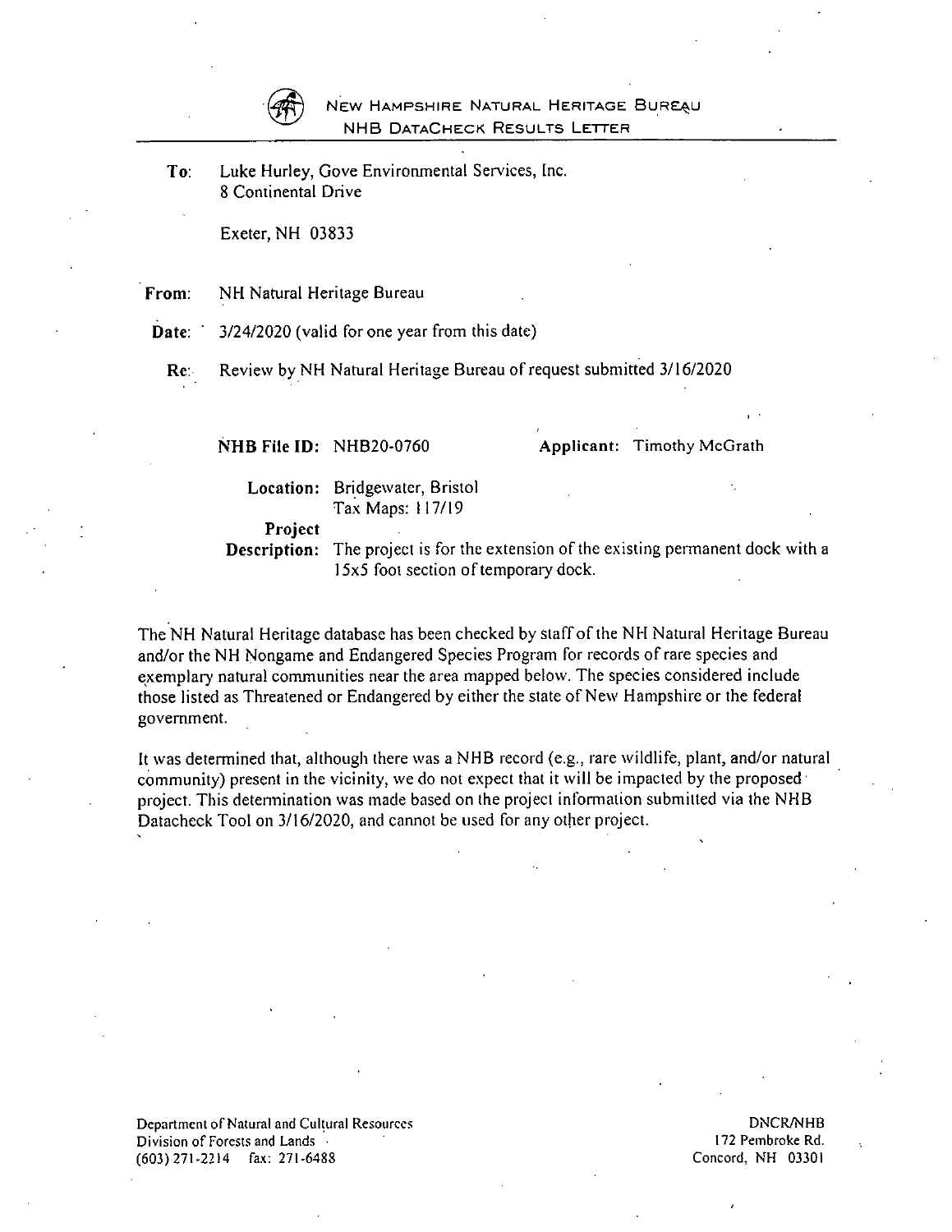

loni<br>Lind

### New Hampshire Natural Heritage Bureau NHB DataCheck Results Letter





Department of Natural and 'Cuitural Resources Division of Forests and Lands (603) 271-2214 fax: 271-6488

DNCR/NHB 172 Pembroke Rd. Concord, NH 03301

/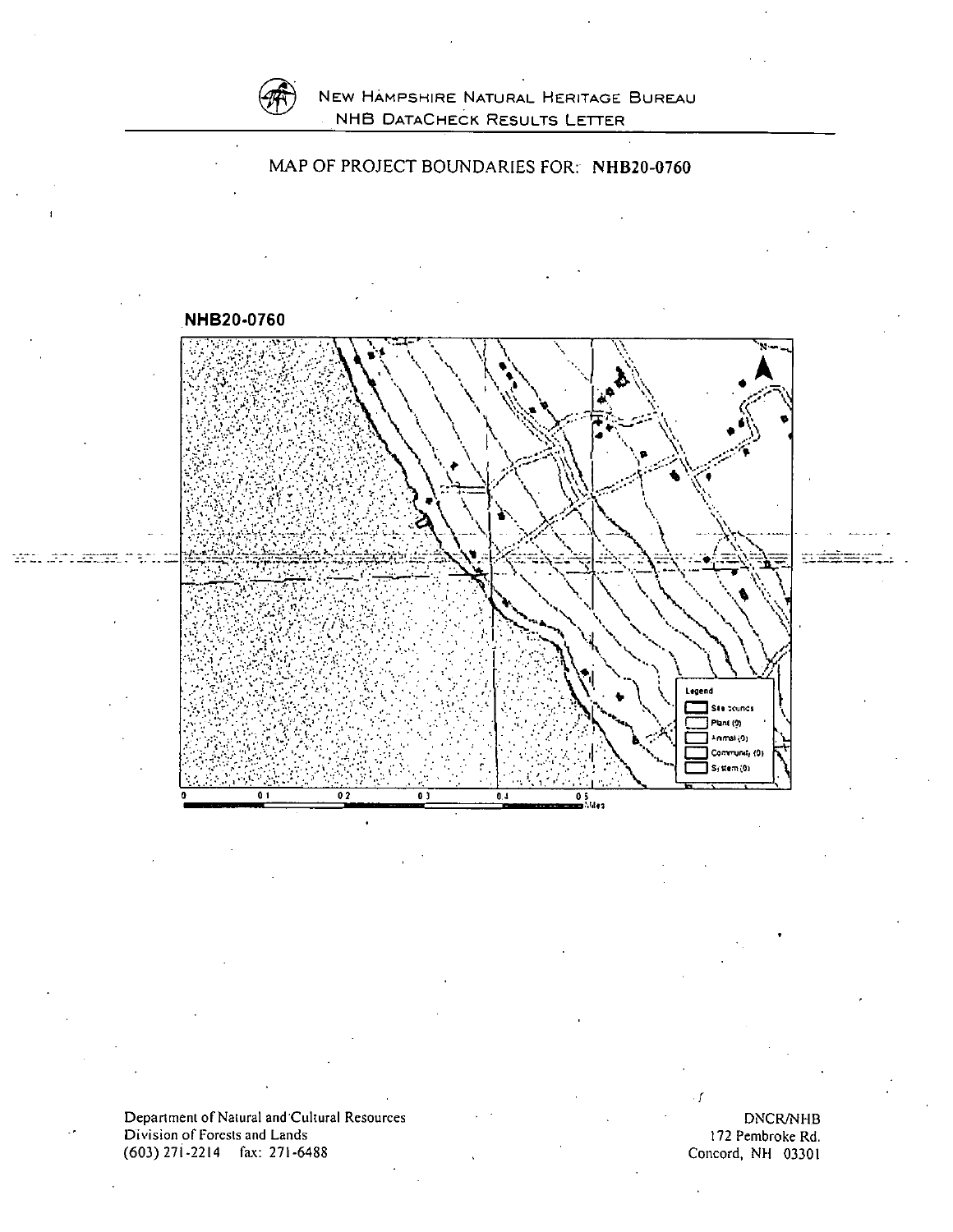$\omega_{\rm c}$  ,  $\omega_{\rm c}$  $\mathbf{v}_\mathrm{in}$  .

ABUTTERS LIST FOR Tax Map 117 Lot 19 Timothy J. McGrath-Trustee Timothy McGrath Trust No. One

# I. Tax Map 1 17 Lot 18 Shirley L. Ziebarth - Trustee Shirley L. Ziebarth Trust

 $\hat{\mathcal{A}}$ 

# 2. Tax Map 117 Lot 20 **Donald & Elaine G. Paula**

3. , Tax Map 117 Lot 3 WSCA C/o William Murphy

3